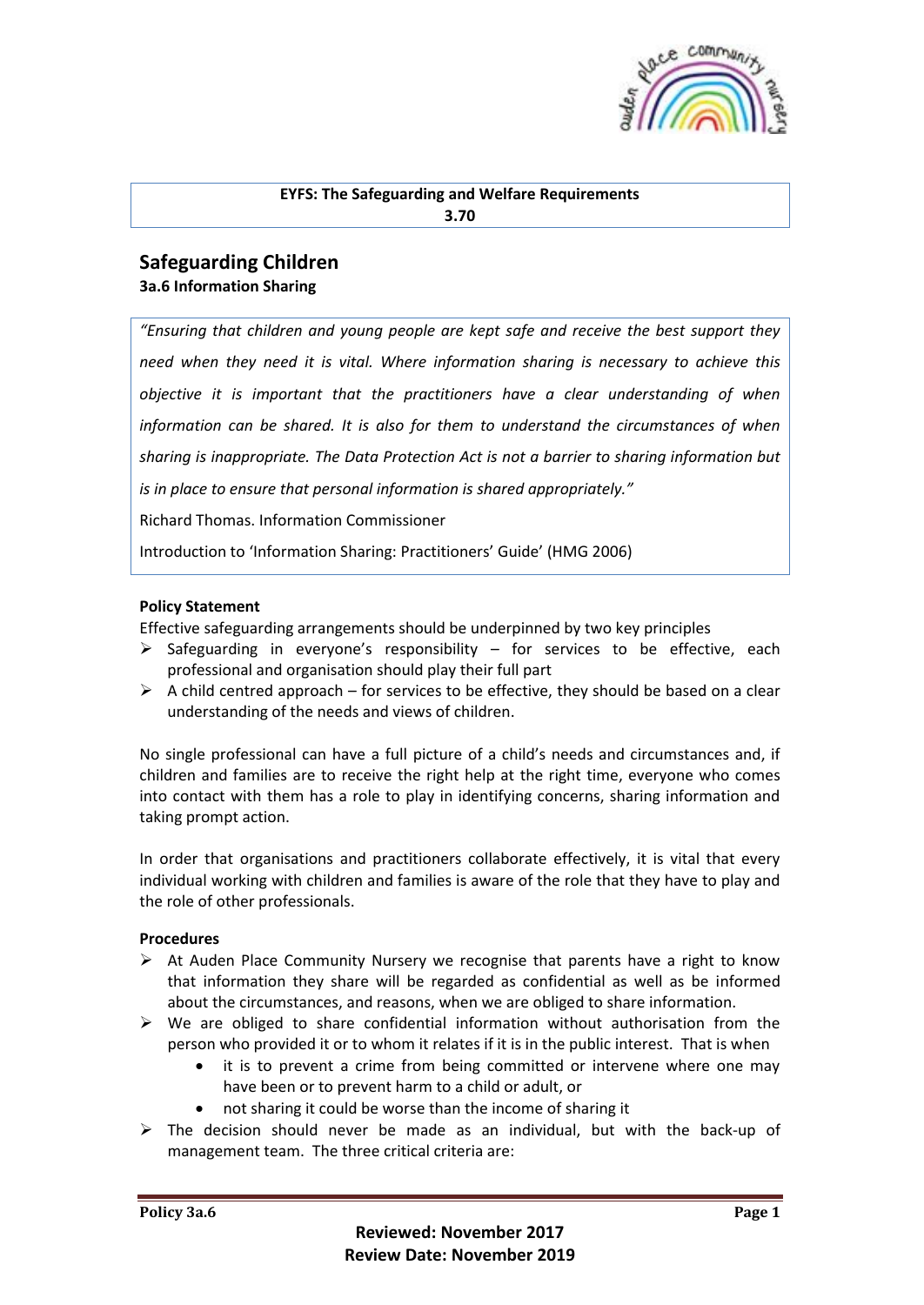

- Where there is *evidence* that the child is suffering, or is at risk of suffering, significant harm
- Where there is *reasonable cause to believe* that a child may be suffering or at risk of suffering significant harm
- To *prevent* significant harm arising to children.
- When the suspected abuse is sexual abuse.

At Auden Place Community Nursery, our procedure is based on the *6 points for Good Practise* as set out in *Information Sharing: Practitioners' Guide.*

- 1. Explain to families how, when and why information will be shared about them and with whom. That consent is normally obtained, unless it puts the child at risk or undermines a criminal investigation
	- $\triangleright$  We ensure parents receive information about our information sharing policy when starting their child in the nursery and they sign a form to say that they *understand* circumstances when information may be shared without their consent. This will only be when it is a matter of safeguarding a child. This is on our registration form.
	- ➢ We ensure parents have information about our Safeguarding Children and Child Protection policy - 3a.2
	- $\triangleright$  We ensure that parents have information about the circumstances when information will be shared with external agencies e.g. with regard to any special needs the child may have or transition to school.
- 2. Consider the safety and welfare of the child when making a decision about sharing information – if there are concerns regarding 'significant harm' the child's well being and safety is paramount.
	- ➢ We record concerns and discuss these with the nursery's *designated person* for child protection matters. Record decisions made and the reasons why information will be shared and to whom.
	- $\triangleright$  We follow the procedures for reporting concerns and record keeping.
- 3. Respect the wishes of children and parents not tot consent to share confidential information. However, in the interests of the child, we are able to judge when it is reasonable to override their wish.
	- $\triangleright$  Guidelines for consent are part of this procedure
	- $\triangleright$  Managers are conversant with this and are able to advise staff accordingly
- 4. Seek advice where there are doubts about possible significant harm to a child or others
	- $\triangleright$  Managers contact children's social care for advice where they have doubts or are unsure
- 5. Information shared should be accurate and up-to-date, necessary for the purpose it is being shared for and shared only with those who need to know and shared securely.
	- $\triangleright$  Our Safeguarding Children and Child Protection procedure and record keeping procedures set out how and where information should be recorded and what information should be shared with another agency when making a referral.
- 6. Keep a record of your decision and the reasons for it, whether it is to share information or not. If you decide to share, then record what you have shared, with whom and for what purpose.